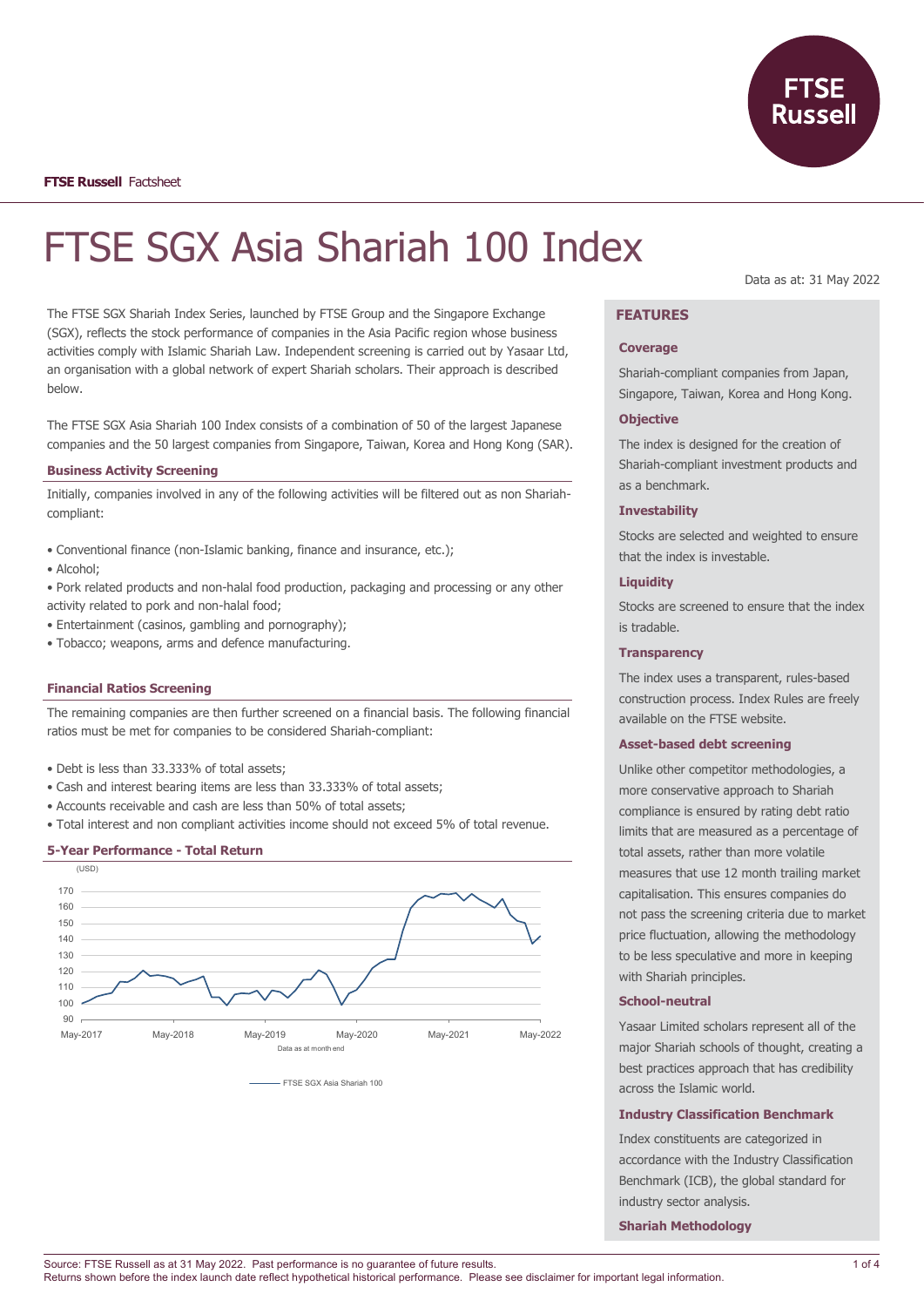# **Performance and Volatility - Total Return**

| Index (USD)               | Return % |  |                    |         |      |      | Return pa %*                                     |    | Volatility %** |      |      |
|---------------------------|----------|--|--------------------|---------|------|------|--------------------------------------------------|----|----------------|------|------|
|                           |          |  |                    |         |      |      | 6ML YTDL 12ML 3YRL 5YRL 3YRL 5YRL 1YRL 3YRL 5YRL |    |                |      |      |
| FTSE SGX Asia Shariah 100 |          |  | $-6.3 -11.0 -14.1$ | $-15.5$ | 39.3 | 42.2 | 117                                              | 73 | 16.8           | 18.6 | 15.7 |

\* Compound annual returns measured over 3 and 5 years respectively

\*\* Volatility – 1YR based on 12 months daily data. 3YR based on weekly data (Wednesday to Wednesday). 5YR based on monthly data

| Year-on-Year Performance - Total Return |      |      |  |               |      |      |                         |      |      |      |
|-----------------------------------------|------|------|--|---------------|------|------|-------------------------|------|------|------|
| Index % (USD)                           | 2012 | 2013 |  | $2014$ $2015$ | 2016 |      | <b>2017 2018 2019</b> ا |      | 2020 | 2021 |
| FTSE SGX Asia Shariah 100               | 15 4 | 126  |  | 2 Q           | 62   | 33.8 | -14.6                   | 22.3 | 31 R |      |

## **Return/Risk Ratio and Drawdown - Total Return**

| Index (USD)               | <b>Return/Risk Ratio</b> |     |     |      | Drawdown (%) |         |         |             |
|---------------------------|--------------------------|-----|-----|------|--------------|---------|---------|-------------|
|                           | 1YR                      | 3YR | 5YR | 10YR | MYR N        | 3YR     | 5YR     | <b>10YR</b> |
| FTSE SGX Asia Shariah 100 | $-0.9$                   | 0.5 | 0.5 | 07   | $-24.9$      | $-29.8$ | $-29.8$ | $-29.8$     |

Return/Risk Ratio – based on compound annual returns and volatility in Performance and Volatility table Drawdown - based on daily data

#### **Top 10 Constituents**

| <b>Constituent</b>                 | Country | <b>ICB Sector</b>                           | Net MCap (USDm) | Wgt % |
|------------------------------------|---------|---------------------------------------------|-----------------|-------|
| Taiwan Semiconductor Manufacturing | Taiwan  | <b>Technology Hardware and Equipment</b>    | 463.740         | 17.85 |
| Samsung Electronics                | Korea   | Technology Hardware and Equipment           | 256.743         | 9.88  |
| <b>Tokyo Electron</b>              | Japan   | Technology Hardware and Equipment           | 68,026          | 2.62  |
| <b>KDDI Corp</b>                   | Japan   | <b>Telecommunications Service Providers</b> | 57,983          | 2.23  |
| Shin-Etsu Chemical                 | Japan   | Chemicals                                   | 56.825          | 2.19  |
| SoftBank Group                     | Japan   | <b>Telecommunications Service Providers</b> | 55,368          | 2.13  |
| Recruit Holdings                   | Japan   | <b>Industrial Support Services</b>          | 52,752          | 2.03  |
| Hitachi                            | Japan   | Electronic and Electrical Equipment         | 48.597          | 1.87  |
| Hon Hai Precision Industry         | Taiwan  | Technology Hardware and Equipment           | 46.504          | 1.79  |
| MediaTek                           | Taiwan  | Technology Hardware and Equipment           | 46.180          | 1.78  |
| <b>Totals</b>                      |         |                                             | 1,152,718       | 44.37 |

## **Country Breakdown**

| <b>Country</b> | No. of Cons    | Net MCap (USDm) | Wgt %  |
|----------------|----------------|-----------------|--------|
| Hong Kong      | 12             | 95,005          | 3.66   |
| Japan          | 50             | 1,208,819       | 46.53  |
| Korea          | 24             | 547,243         | 21.06  |
| Singapore      | $\overline{2}$ | 19,367          | 0.75   |
| Taiwan         | 18             | 727,663         | 28.01  |
| <b>Totals</b>  | 106            | 2,598,097       | 100.00 |

# **INFORMATION**

## **Index Universe**

FTSE Global Equity Index Series (Japan, Singapore, Taiwan, Korea and Hong Kong (SAR))

# **Index Launch**

20 February 2006

**Base Date**

30 December 2005

**Base Value**

5000

## **Investability Screen**

Free-float adjusted and liquidity screened

## **Index Calculation**

Real time (calculated every 15 seconds) and end of day

**End-of-Day Distribution**

Via FTP and email

**Currency**

USD

## **Review Dates**

Quarterly in March, June, September, December

## **History**

From 30 December 2000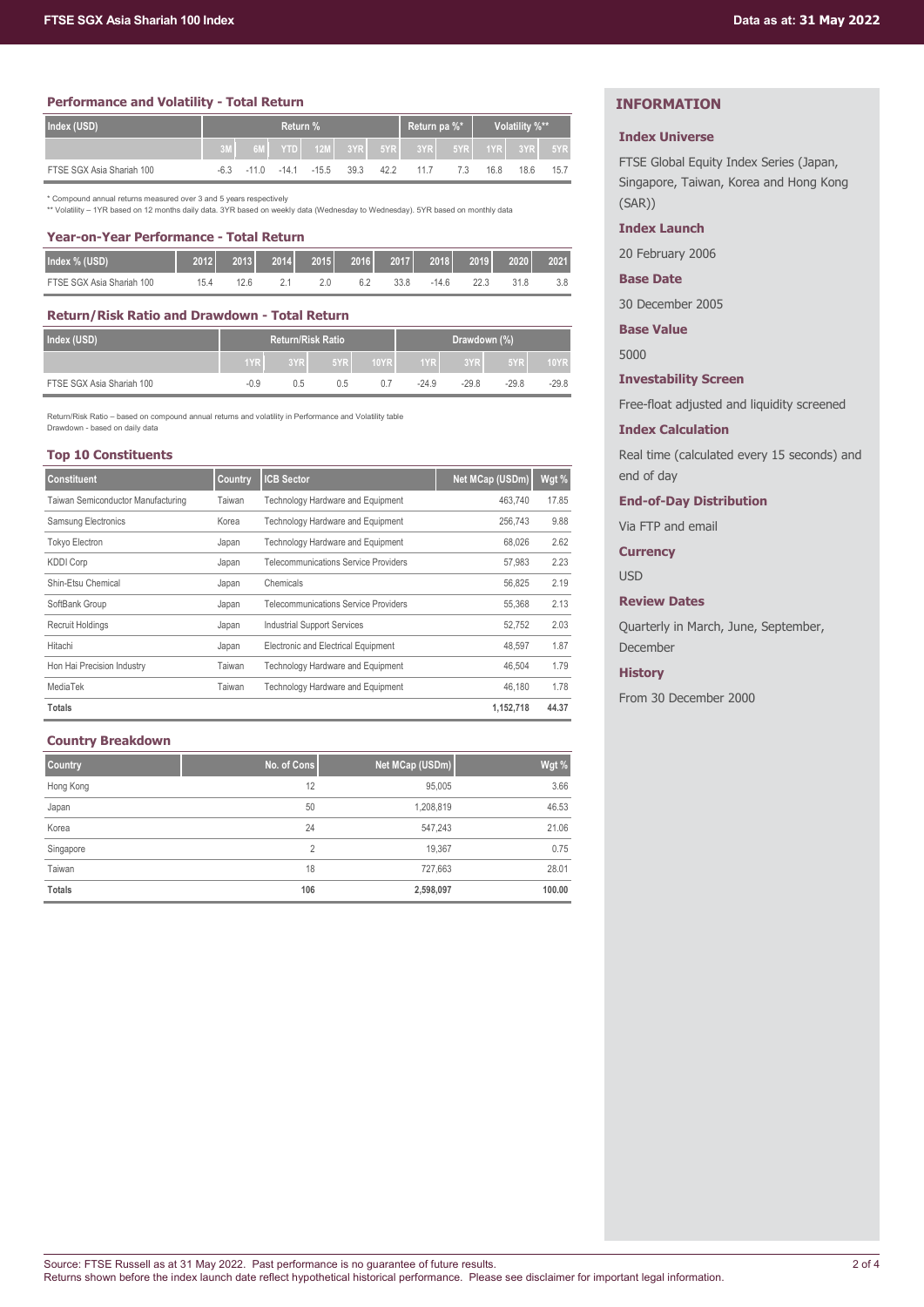# **ICB Supersector Breakdown**

| <b>ICB Code</b> | <b>ICB Supersector</b>                | No. of Cons    | Net MCap (USDm) | Wgt %  |
|-----------------|---------------------------------------|----------------|-----------------|--------|
| 1010            | Technology                            | 31             | 1,333,815       | 51.34  |
| 1510            | Telecommunications                    | 5              | 180,677         | 6.95   |
| 2010            | <b>Health Care</b>                    | 11             | 203,975         | 7.85   |
| 3510            | <b>Real Estate</b>                    | 3              | 16,290          | 0.63   |
| 4010            | Automobiles and Parts                 | 6              | 103,065         | 3.97   |
| 4020            | <b>Consumer Products and Services</b> | 10             | 88,747          | 3.42   |
| 4040            | <b>Retailers</b>                      | 1              | 7,581           | 0.29   |
| 4050            | <b>Travel and Leisure</b>             | $\mathbf{1}$   | 5,154           | 0.20   |
| 4520            | Personal Care Drug and Grocery Stores | 3              | 24,652          | 0.95   |
| 5010            | <b>Construction and Materials</b>     | 3              | 58,917          | 2.27   |
| 5020            | Industrial Goods and Services         | 18             | 359,483         | 13.84  |
| 5510            | <b>Basic Resources</b>                | 3              | 44,124          | 1.70   |
| 5520            | Chemicals                             | 6              | 116,861         | 4.50   |
| 6010            | Energy                                | 3              | 26,105          | 1.00   |
| 6510            | <b>Utilities</b>                      | $\overline{2}$ | 28,651          | 1.10   |
| <b>Totals</b>   |                                       | 106            | 2,598,097       | 100.00 |

## **Index Characteristics**

| <b>Attributes</b>                 | FTSE SGX Asia Shariah 100 |
|-----------------------------------|---------------------------|
| Number of constituents            | 106                       |
| Net MCap (USDm)                   | 2,598,097                 |
| Dividend Yield %                  | 2.26                      |
| Constituent Sizes (Net MCap USDm) |                           |
| Average                           | 24,510                    |
| Largest                           | 463,740                   |
| Smallest                          | 344                       |
| Median                            | 14,126                    |
| Weight of Largest Constituent (%) | 17.85                     |
| Top 10 Holdings (% Index MCap)    | 44.37                     |